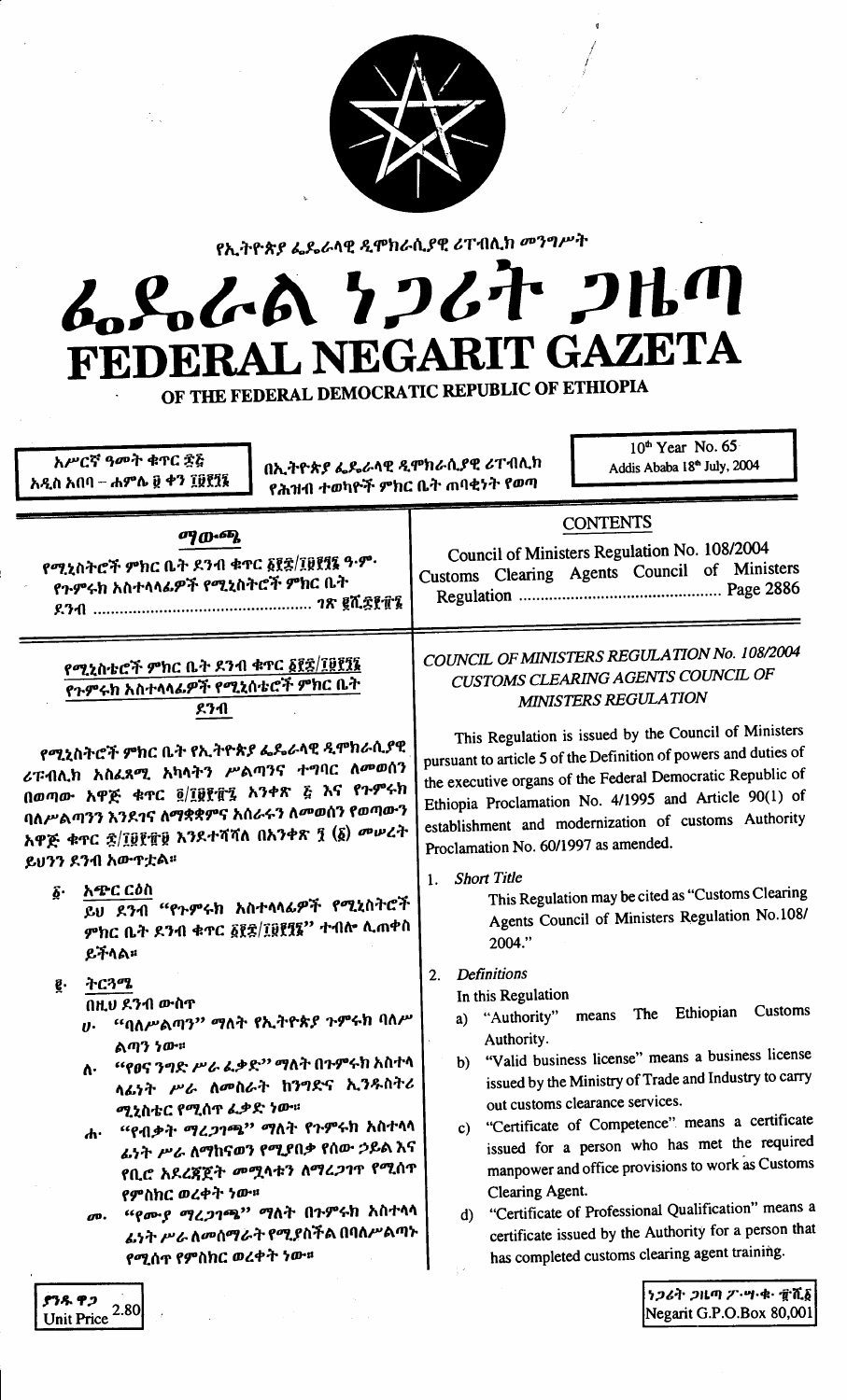- *ሥ. "የጉምሩክ አስተላላፊ" ማለት በኢትዮጵያ* f"'9"~h hAA *+milli lI:J>sP"f') m1.* }\1C ከማስገባት ከአገር ከማስወጣት በአጠቃላይ *lI:J>sP"f* O"'9"~h hAA *m-il1' h"7.lit-:fm-* እንቅስቃሴና *መጋ*ዘን ከሚከማቹበት ሁኔታ *ጋ*ር የ**ጉም**ሩክ ስነሥርዓት ስለሴላ ሰው ሆኖ የማስፈጸም ተግባር ለማከናወን የሚያስችል የውክልና ሥልጣን *f+()mm- ()m- ~m-::*
- *l* "f"'9"~h *il~P'C'T" "7I\T m1.* }\1C f"7.1l1i *m1. m-6f.8'*}\1C f"7."h *m~9"* +",,4. *II:J>h"'9"~h* ወደብ ከደረሰበት ጊዜ *ጀምሮ እን*ደአግባብ*ነቱ }\ilOD(JJ.m-* ~i\h"7.lhOm- *m~9"* hl\.Tf"kl *~il* ከሚወጣ ድረስ የሚከናወን ማናቸውም የ**ጉም**ሩክ }\L '89" *'l1.T ~m-::*
- ሰ· *"የመታወቂያ ማስረጀ" ማለት የኍምሩክ አስተላላፊ* በባለሥልጣኑና በጣቢ*ያዎች የኍ*ምሩክ ሥነ– *P'C'*3ት መፈጸም እንዲችል ወደ ግቢ ለመግባት f"7.1i\"fftm- *"7illi{ ~m-::*
- ሽ· *"*ሰው'' ማለት የሕግ ወይም የተፈዋሮ ሰው ነው።
- ቀ· *"ሚኒ*ስቴር" ወይም "ሚኒስትር" ማለት የገቢዎች *"7.til-f:C m~9" "7.tilTC ~m-::*
- በ· "አዋጅ" ማለት የኍምሩክ ባለሥልጣንን እንደ1ና ft"7\*\*9"'i *}\()t-~1 ftODm()1* fmllJm- }\";E-ቱ**ተር <u>ድ/፲፱፻</u>፹፱ እንደተሻሻለ** *ነው።*
- ፫· የተፈጸሚነት ወሰን
	- ይህ ደንብ በማንኛውም የጉምሩክ አስተላላፊ ላይ ተፈጸሚ ይሆናል**።**

ከፍል አንድ

ሥልጠና፣ የሙያ፣ የብቃት ማረ*ጋገ*ጫ፣ የመታወቂያ ማስረጀ }\()IIJ1':*~1J;* ~'i *ill.,*

- $\ddot{\mathbf{g}}$ · ሥልጠና
	- δ· ባለሥልጣኑ
		- $v \cdot$  *H95ቱ ኢትዮጵያዊ የሆነ*
		- ለ· *ዕድሚው* ከ21 ዓ*መት ያ*ላነሰ
		- *ሐ*· በማንኛውም የ*ጉምሩ*ክ ወንጀል ተከሶ  $\ell$ ልተቀጣ ሰው፣ በየጊዜው በሚያወጣው የሥልጠና ፕሮግራም *መ*ሠረት እየመስመስ በ**ጉምሩክ አስተላላፊ**ነት ሥልጠና ይሰጣል፡፡
	- I' ft"'9"~h *}\i\+"L~T* P'Am'i f"7.10:J>m- fT9" tJCT *I.li{ "7.til-f:~* 0"7.1mllJm- *ODODtl*  $~$ ይወሰናል።
	- $\tilde{r}$ · ባለስልጣኑ እንደአስፈላጊነቱ ተጨማሪ የሙያ *ማሻሻያ ሥ*ልጠናዎችን ይሰጣል፡፡
	- $\tilde{g}$ · ባለሥልጣኑ እንደአስፈላጊነቱ የጉምሩክ አስተላላ *ፌነት ሙያ ሥ*ልጠና ብቃቱ በተረ*ጋገ*ጠ ተቋም P'Am'i ~1Jl()1' *"7~l"* ~"f"A.::
- የሙያ ማረጋገጫ  $\bm{\bar{G}}$  .

ባለሥልጣኑ የ**ጉምሩክ አስተላላ**ፊነት ሥልጠናውን በብቃት ሳ**ጠናቀቀ ሰል**ጣኝ የሙ*ያ ግረጋገ*ጫ ምስክር ወረቀት ይሰጣል።

i fl1:J>T *"7l;J11iliJ.*

ባለ*i* 'ልጣኑ በዚህ ደንብ በአንቀጽ ፲ ላይ የተመለከቱትን *መ*ስፈርቶች ማሟላቱ ለተረ*ጋገ*ጠ ማንኛውም ሰው በጉምሩከ *አስተላላፊነት ሥራ ለመሰማራት የሚያስችለውን የብቃት ግረጋገጫ ምስክር ወረቀት ይሰጣ*ል፡፡

- e) "Customs Clearing Agent" means a person authorized to deal with the customs, for and on behalf of another person, to carry out customs formalities related with the importation, exportation and in general with the movement and storage of such goods within the customs territory of Ethiopia.
- f) "Customs Formalities" means any customs operations carried out in connection with importation, exportation or transit of goods from the time of arrival at the customs port until released from the customs control.
- g) "Identification Card" means a card issued by the Authority for Customs Clearning Agent to enter in to the Authority and stations to enable him to accomplish customs formalities.
- h) "Person" means natural or legal perosn.
- i) "Ministry" or "Minister" means the Ministry or Minister of Revenue.
- j) "Proclamation' means the re-establishment and modemiization of Customs Authority Proclamation No. 60/1997 as amended.
- 3. *Scope of Application*

This Regulation shall be applicable on all Customs Clearing Agents.

# *Section One*

*Training, Issuance, Suspension, and Cancellafion of certificate of qualification, competence and identification card*

- 4. *Training*
	- 1. the Authority, may based on its training program to be announced from time to time, recuit and give training to any person who is;
		- a) An Ethiopian
		- b) Not less than 21 years of age
		- c) Not accused and convicted of any customs offences
	- 2. the Ministry may decide by a directive to be issued, the educational requirement for the training of customs clearing agents.
	- 3. the authority may if deemed necessary, give additional training to upgrade professional qualification.
	- 4. the Authority may if deemed necessary, give customs clearing agents training by a certified training institution. .
- 5. *Professional qualification*

The Authority may issue certificate of perofessinal qualification for a person who has effectively completed customs clering agent training.

6. *Certificate of competence*

The Authority may issue certificate of competence to any person who is certified to have fulfiled the criteria provided under article 10 of this regulation to enable him to engage in customs clearing activities.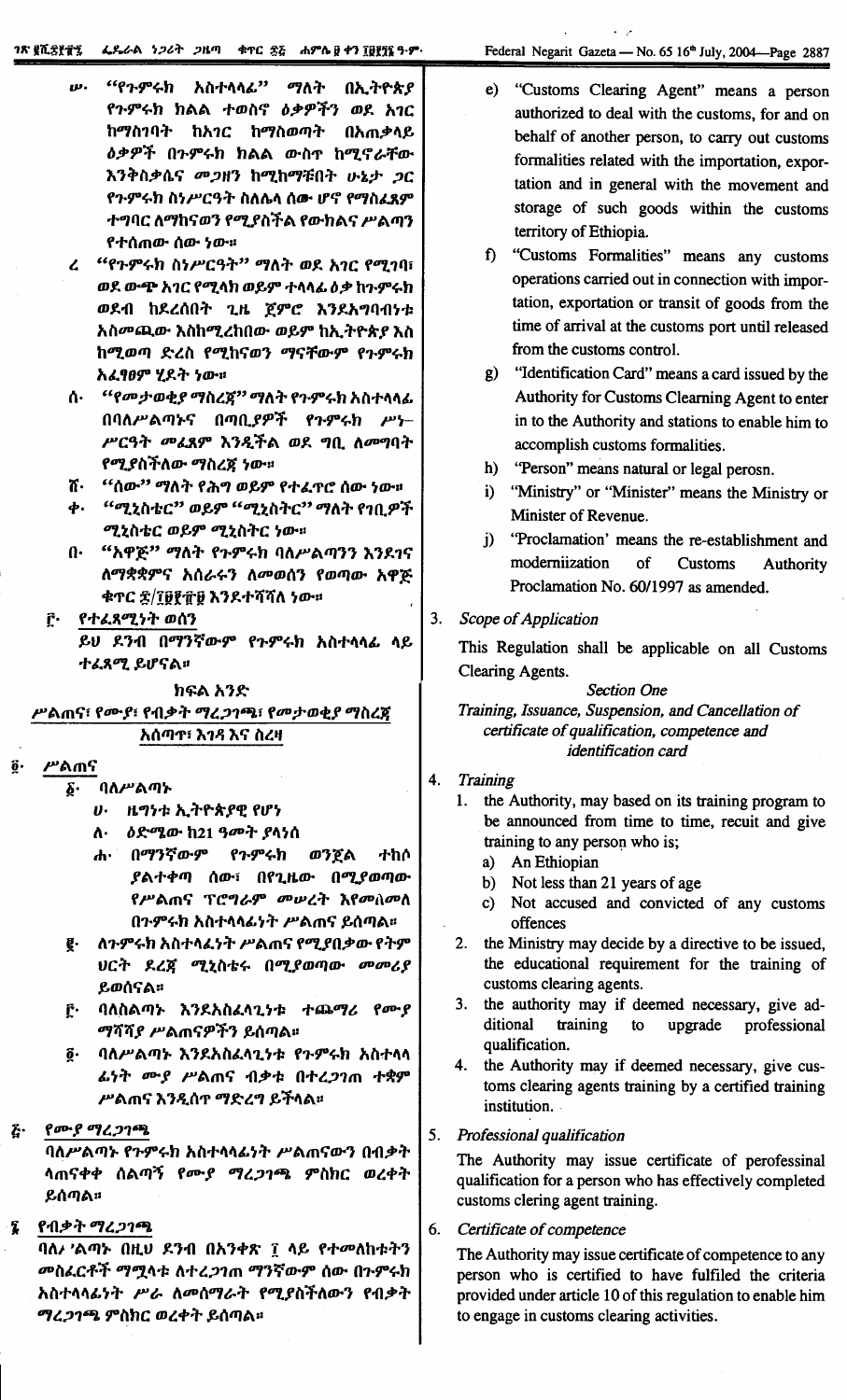#### የንግድ ሥራ ፊቃድ  $\boldsymbol{r}$ .

- የሙያ እና የብቃት ማረጋገጫ የምስክር ወረቀት ያለው Б. ማንኛውም ሰው በንምሩክ አስተላላፊነት  $P/c$ ለመስራት የፀና የንግድ ሥራ ፌቃድ ያለው መሆን አለበት።
- በዚሀ አንቀጽ ንኡስ አንቀጽ δ ላይ የተደነገገው ቢኖርም ę. በአዋጁ አንቀጽ ፹፮(፫) መሰረት ዕቃዎችን ወደ አገር የሚያስገቡ ወይም ከአገር ውጭ የሚልኩ ድርጅቶች ላይ ተፈጸማ አይሆንም።
- የሙያ እና የብቃት ማረ*ጋገጫ* ምስክር ወረቀት ስለማገድ እና Ϊ. ስለመሰረዝ

ባለሥልጣኑ ለማንኛውም ሰው የሰጠውን የጉምሩክ አስተላላ ፌነት የሙያ እና የብቃት ማረጋገጫ ምስክር ወረቀት

- በዚህ ደንብ በአንቀጽ ፬ እና ኜ ላይ የተደነገጉትን ተፃርሮ ማግኘቱ ከተረጋገጠ
- ከሙያው ጋር የተዛመዱ ህጎችን መተላለፉ ከተረጋገጠ  $\Lambda$
- በዚህ ደንብ፣ በኢዋጁ እና ባለሥልጣኑ በሚያስፌል  $\ddot{\mathbf{d}}$ ማቸው ህጎቸ መሰረት የተጣለበትን ግዴታ ወይም ያለበትን ኃላፊነት ካልተወጣ እንደሁኔታው ለጊዜው ለማገድ ወይም ለመሰረዝ ይችላል፡፡
- የጉምሩክ አስተላላፊነት መታወቂያ ß.

በባለስልጣኑ የሙያ ማረ*ጋገ*ጫ የምስክር ወረቀት የተሰጠው ማንኛውም የጉምሩክ አስተላላፊ የንግድ ሥራ ፌቃድ ሲያወጣ ወይም ከቀጠረው የጉምሩክ አስተላላፊ ድርጅት ሲጠየቅ ወይም በዚህ ደንብ በአንቀጽ ፯(፪) መሰረት የሚሰራበት ድርጅት ሰራተኛ መሆኑን ሲያረጋግጥ የመታወቂያ ማስረጀ ይሰጠዋል።

# ከፍል ሁለት የብቃት ማረጋገጫ አሰጣጥ መስፌርት

- የብቃት ማረጋገጫ ለመስጠት የሚያበቁ መስፈሮች  $\mathbf{\tilde{i}}$ በንግድ ምዝገባና ፈቃድ አዋጅ ቁጥር ድ፯/፲፱፻፹፱ የተደነ *ገገው* እንደተጠበቀ ሆኖ የጉምሩክ አስተላላፊነት ስራ የንግድ ሥራ ፌቃድ ለማግኘት የሚፈልግ ማንኛውም ሰው በተጨማሪ የሚከተሉትን ማሟላት አለበት፡–
	- $\boldsymbol{v}$ . ለሚያከናውነው ሥራ ቋሚ ቢሮ ከበቂ የቴሌፎን የፋክስ የኮምፒዩተር እና ተዛማጅ የመገናኛ መሣሪያዎች፣
	- ማናቸውንም መጻጻፎች የሂሣብና የጉምሩክ ሥነዶችን Λ. የሚያስቀምጥበት ሥፍራ፣
	- የጉምሩክ ሥነ-ሥርዓት የሚያስፈጽሙ የሙያ ሐ∙ ማረጋገጫ ማስረጀ ያላቸው ቢያንስ ሁለት ሥራተኞች እና
	- æ. ባለስልጣኑ በየጊዜው እንደአስፈላጊንቱ በባንክ ሂሳብ ውስጥ እንዲቀመጥ የሚወስነው የገንዘብ መጠን ወይም ተቀባይነት ያለው ዋስትና።

#### $\overline{16}$ . የባለስልጣኑ ሥልጣን

የመታወቂያ ማስረጃ አሰጣጥ ባለስልጣኑ ひとりて አጠቃቀም፥ እድሳት፥ እንዳ እና ስረዛ አስመልክቶ በሚያ ወጣው *መመሪያ ይ*ወስናል።

# ክፍል ሦስት የጉምሩክ አስተላላፊ ኃላፊነትና ግዴታ

#### የጉምሩክ አስተላላፊ ኃላፊነት ïğ∙ ማንኛውም የጉምሩክ አስተላላፊ፦

ሀ· የወከለው ደንበኛ ስለሰጠው ሥልጣን የሚያረጋግጥ ማስረጃ እንዲያቀርብ ሲጠይቅ ለባለስልጣኑ ወዲያውኑ የማቅረብ ግጼታ አለበት።

- $7<sub>1</sub>$ Trade license
	- 1. any customs clearing agent who has cerificate of professional qualification and competence must possess valid business license to operate customs clearing service.
	- $2.$ Sub-article 1 of this article may not be applicable for organizations engaged in import and export of goods pursuant to article 86(3) of the proclamation.
- 8. suspension and cancellation of certificate of professional qualification and competence

The Authority may depending on the circumstance, temporarity suspend or revoke certificate of preofessional qualification or competence issued for customs clearing agent where it has proved that:-

- a) the certificate was obtained contrary to article 4 and 6 of this regulation;
- b) there is violation of the relevant laws of the profession and
- c) the customs clearing agent has failed to obey the obligations or responsibilities imposed upon him under this regulation, the proclamation and other laws enforced by the Authority.

#### 9. Customs clearing agent identification card

The Authority may issue identification card to any person that has acquired certificate of professional qualification after obtaing a valid business licens or upon the rquest of the customs clearing organization or when the employer certifies that the customs clearing agent is his employee in accordance with article  $7(2)$  of this regulaltion.

# **SECTION TWO**

### Criteria for issuing certificate of competence

- 10. Criteria for the issuance of certificate of competence Any person wishing to engage in customs clearing services shall meet the following criteria in addition to the requirements stipulated under Commercial Registration and Business Licensing proclamation No. 67/ 1997 to obtain a business license;
	- a. have permanent office with adequate telephone, fax computer and related communication equipments to carry out the work;
	- b. appropriate place to keep any correspondence financial and customs documents;
	- c. at least two employees that have certificate of professional qualification and;
	- d. such amount of money in the bank account or acceptable guarantee the Authority may require to be deposited or furnished from time to time.
- 11. Powers of the Authority

The Authority shall determine by a directive to be issued the condition of issuance, use, renewal, suspension and cancellation of customs clearing agent identification card.

### **SECTION THREE**

# Responsibilities and obligations of customs clearing agent

- 12. Responsibilities of customs clearing agent
	- Any customs clearing agent shall have the obligation to; a. submit the evidence proving his authority to act on behalf of his client when requested;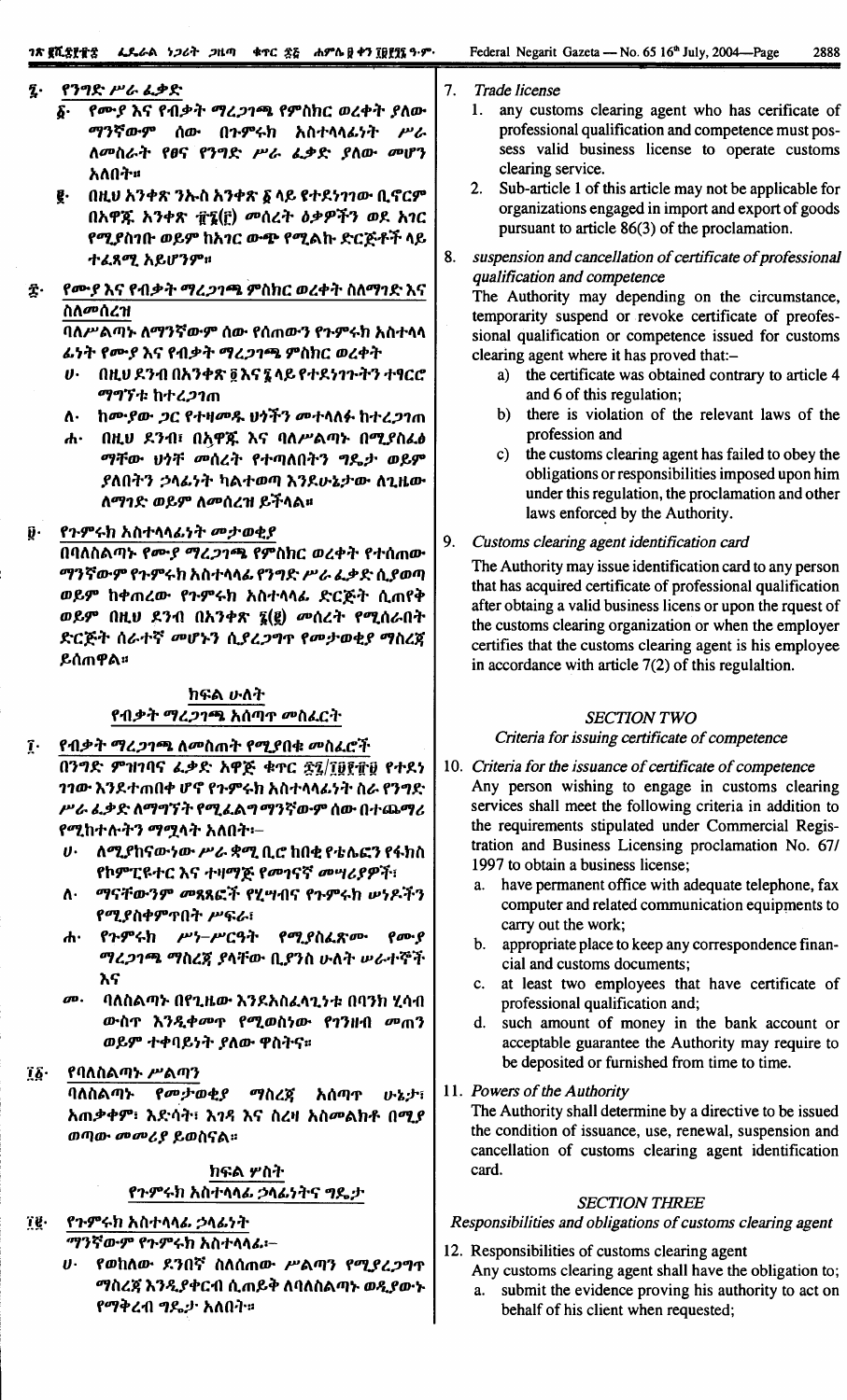- ለ· ደንበኛው በሥነዶች ላይ ማንኛውም ስህተት ወይም ግድፌት በመፌጸም ሕግን አለማክበሩን ካወቀ ሕግ በሚያዘው *መ*ሥረት እንዲፈጽም ወዲያውኍ የማማከር ግዴታ አለበት።
- ሥራ አስመልክቶ ለደንበኛው  $\mathbf{A}$ የጉምሩክን የሚሰጠው መረጀ ትክክለኛነት ላይ አስፈላጊውን ት ጋት የማድረግ ግዴታ አለበት።
- በጉምሩክ በኩል የሚጠየቀውን የቀረጥ የታክስ  $\boldsymbol{m}$ . እና ሌሎች ክፍያዎችን ወዲያውኑ ለጉምሩክ ይከፍላል፣ ለቀረጥና ታክስ ክፍያውም ከደንበኛው *ጋ*ር በተናጠል እና በአንድነት ተጠያቂ ይሆናል፡፡
- በማንኛውም የጉምሩክ ጣቢያ ላይ የሚሰራን ip. የጉምሩክ ሹም ወይም ፖሊስ ከማስፌራራት፣ ከሐሰት ክስ፣ ከመግባባት ስጦታ ፣ ውለታዎችን ወይም ጥቅም ከመስጠት ወይም ለመስጠት ከመሞከር የመታቀብ ግዴታ አለበት።
- ረ· ለግባብነት ያላቸውን የጉምሩክ መረጀዎችን ከትክክ ለኛው ሥርዓት ውጭ በቀጥታም ሆነ በተዘዋዋሪ መንገድ ማግኘት፣ ወይም ለማግኘት ከመሞከር የመታቀብ ግዴታ አለበት።

#### ፲፫· *ማ*ስረጃዎችን መያዝ

- ማንኛውም የጉምሩክ አስተላላፊ የጉምሩክ ሥነδ٠ ሥርዓት ስላስፌፀመባቸው ጉዳዮች በሙሉ፣ ስላከናወ ናቸው የገንዘብ እንቅስቃሴዎች ፣ ስላደረ*ጋ*ቸው የደብዳቤ ልውውጥ እና በአጠቃላይ ከጉምሩክ አስተላላ ፊነት ሥራ ጋር የተዛመዱ የተሚሉ ሰነዶችን የመያዝ ግዴታ አለበት።
- ማንኛውም የጉምሩክ አስተላላፊ በዚህ አንቀጽ ንውስ e. አንቀጽ ፩ ላይ የተመለከቱትን ሥነዶች በማናቸውም ጊዜ በባለሥልጣኑ የጉምሩክ ሹም እንዲታይና እንዲመ ረመሩ አስፈላጊ ሲሆንም ቅጇዎችን እንዲወሰድ የመፍቀድ ግዴታ አለበት።
- ማንኛውም የጉምሩክ አስተላላፊ ከሰራው *ጋ*ር ŕ٠. *የተዛመዱ ሡነዶችን ለኍምሩክ ስራ አፌ*ጸጸም እስከ አምስት ዓመታት ድረስ ይዞ የማቆየት ግዴታ አለበት፡፡

# ክፍል አራት <u>ልዩ ልዩ ድንጋጌዎች</u>

# ፲፬· ስለ ክፍ*ያዎች*

- ባለስልጣኑ ለጉምሩክ አስተላላፊዎች ለሚሰጠው δ. የምስክር ወረቀት የሚኒስትሮች ምክር ቤት በሚወ ስነው መሰረት ያስከፍላል፡፡
- ባለስልጣኑ ለጉምሩክ አስተላላፊዎች ለሚሰጠው ቋሚ ę. ያልሆነ ስልጠና ሚኒስቴሩ በመመሪያ በሚወስነው *መጠን ያስከፍላል፡*፡

### ፲፩· የመሽጋገሪያ ድንጋጌ

የሙያ ማረጋገጫ የምስክር ወረቀት ከባለስልጣኑ አስቀድሞ አማኝቶ በስራ ላይ በሚገኝ የጉምሩክ አስተላላፊ የዚህ ደንብ ድንጋጌዎች ተፈፃሚ ይሆናሉ።

፲፮· የተሻረ ደንብ የጉምሩክ አስተላላፊነት ሥራ ፈቃድ የሚኒስትሮች ምክር ቤት ደንብ ቁጥር ፩፻፶፩/፲፱፻፹፮ በዚህ ደንብ ተሽሯል።

# ፲፯· መመሪያ ስለማውጣት

የገቢዎች ሚኒስቴር ይህንን ደንብ ለማስፈጸም መመሪያ የማውጣት ሥልጣን ተሰጥቶታል፡፡

- b. promptly advise when he is aware that his client has committed mistake or irregularity that violates the law;
- c. perform utmost diligence to his client in providing information about customs;
- d. pay duties taxes and other fees promptly when requested by customs; be jointly and serverally liable with his client for duties and taxes;
- e. refrain from any act or attempt of threat, false accusation manipulations, or offering of gifts promises or advantages for customs officers and police;
- f. refrain from any act or attempt to acquire relevant customs information directly or indirectly in violation of the normal channel.

### 13. Keeping records

- 1. Any customs clearing agent shall have the obligation to keep all records of financial transaction, correspondences, and in general complete documents relating to his activities regarding his clients to on whose behalf he has carried out customs formalities.
- 2. Any customs clearing agent shall permit all documents kept in accordance with sbu-article 1 of this article to be seen and inspected by customs officer and to take copies if necessary.
- 3. Any customs clearing agent shall maintain all documents related to his activities up to five years.

### **SECTION FOUR**

#### Miscellaneous provisions

- 14. Fees
	- 1. The Authority shall charge fees for certificates as determined by the council of ministers.
	- 2. The Authority shall charge fees determined by the ministry for the training of Customs clearing agents.
	- 15. Transitory provision

The provisions of this regulations shall be applicable to Customs clearing agent that have already acquired certificate of professional qualification.

16. Repeal

Customs Clearing Agency License Issuance Council of Ministers Regulation No. 155/1994 is hereby repealed.

17. Power to issue directive

The Ministry may issue directive for the implementation of this regulation.